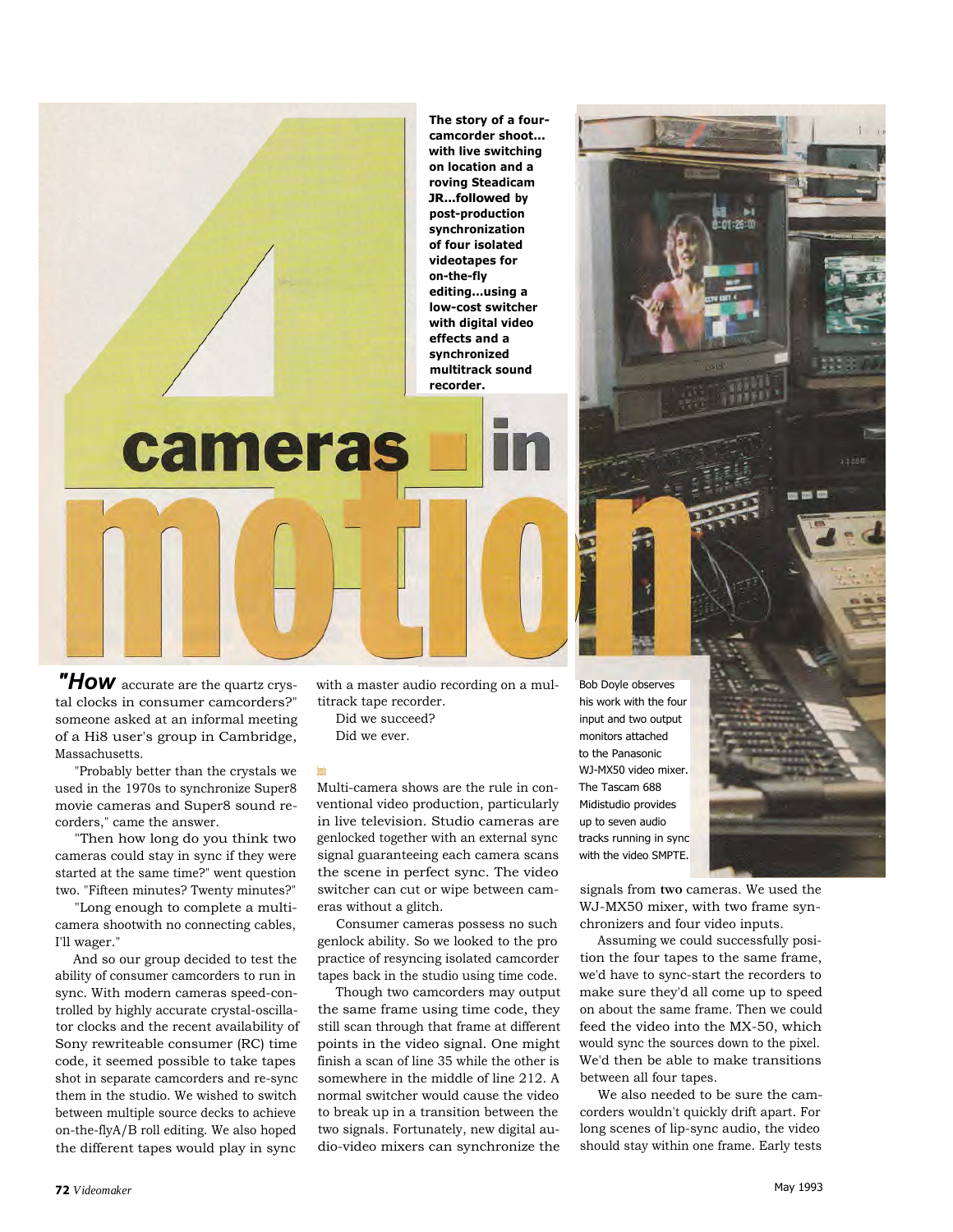



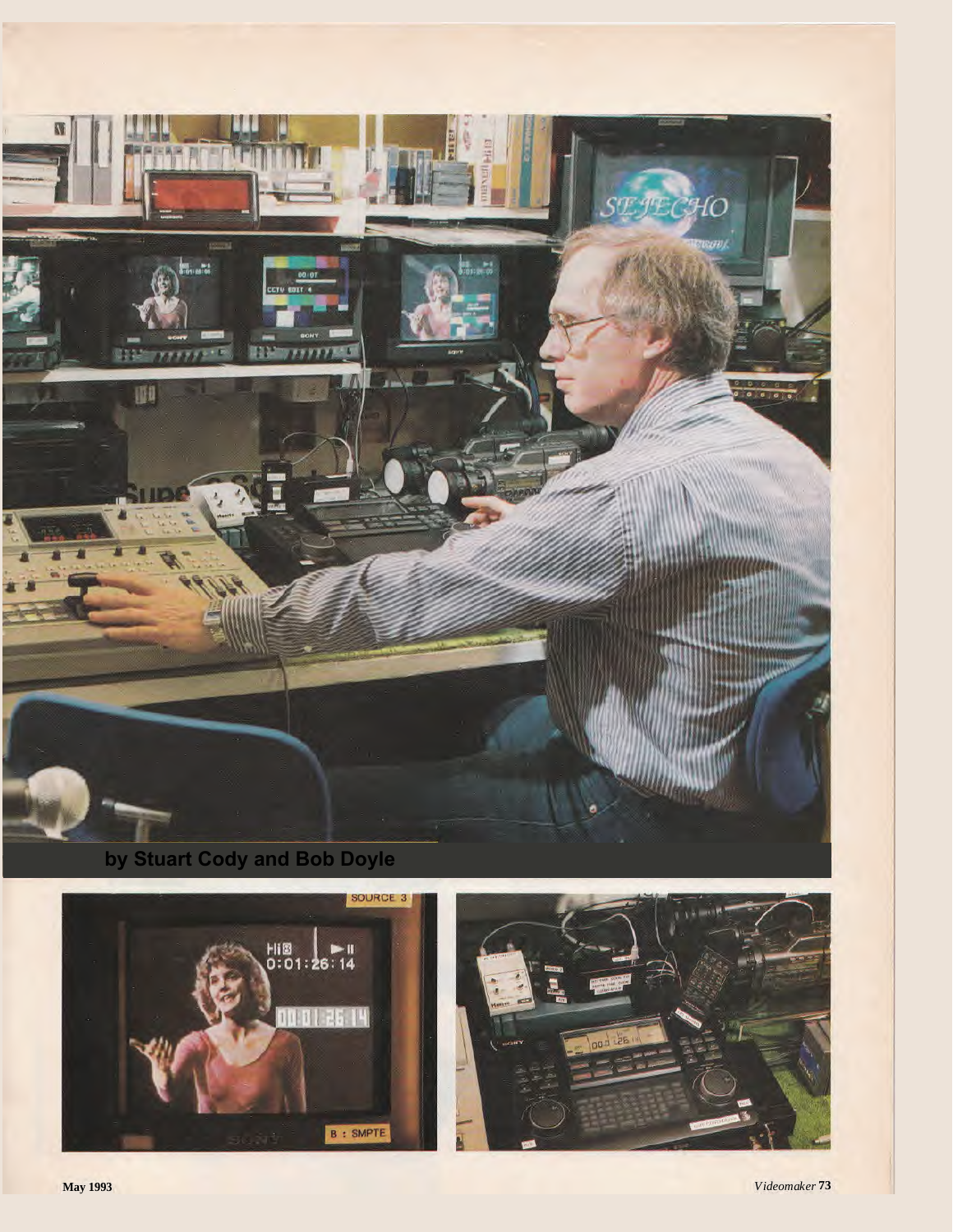were encouraging. We recorded window burns of SMPTE time code from a Horita TRG-50 reader/generator; the window

at the top of the screen on one two-hour Hi8 tape, on the bottom on a second tape.

We then placed the tapes in two Sony

**Our opportunity came in the form of a theatrical production that posed some serious videomaking challenges.**

V801 camcorders, starting them together with infrared remote control. We passed the video signals through the MX-50 switcher, performing a vertical

wipe so both time codes were visible. The results we recorded on a third tape. We played this tape back to gauge the amount of movement of the two source camcorders over a period of two hours. Though they drifted apart by a frame on several occasions, they always came back into sync. At two hours and four minutes they'd strayed but one frame apart.

We repeated this experiment with different camcorders—with poorer results. For example, the EV-S900 Hi8 recorder and the V801 differed by one frame in eleven minutes. This was still acceptable for edits lasting five to six minutes.

Our results suggested we could duplicate a process that requires many tens of thousands of dollars in the professional realm. Working only with low-cost consumer camcorders and the new digital A/V mixer, we could simulate multiple genlocked VCRs and TBCs. We aspired not merely to A/B roll, but simultaneous A/B/C/D roll, using only about \$10,000 in equipment.

Our opportunity came in the form of a theatrical production that posed some serious videomaking challenges. It was the Omega Theater production of *Sejecho: Voice of the Earth,* staged at the Cambridge Multicultural Arts Center in July 1992. An audience of about 200 people would participate in the piece. It would feature a large musical finale, with everyone dancing around a central altar topped with a radiant earth globe.

Theater videos are often dull and lifeless. Audience seating and the theatrical window of the stage's proscenium arch severely limit camera angles, distances and movements. The only visual variety is zooming and panning. Audio

suffers from the hollow sound of a lone microphone in a giant theater.

With a multiple camera approach, we hoped to pace the video to match the drama and action. For the principal audio, we strung two-directional mikes from the balconies overhead; they hung just

> above the actors. The artistic director gave us permission to circulate a member of the crew out among the audience, bearing a tiny Sony CCD-TR101 on a

Steadicam JR. In this way we could cover the opening audience participation workshops and move around the stage to obtain shots of actions impossible to capture with tripod-mounted cameras.

We placed two Sony CCD-V801s and a Sony V5000 on the main floor along the west wall to provide left, center and right views of the main stage. A second V5000 we mounted in the center on the balcony, looking almost directly down onto the stage. Also in the balcony was the MX-50 switcher, with video cables feeding in from the four tripod-mounted camcorders and an audio feed coming from the overhead mikes. The switcher we connected to a Sony EV-S900 so we could get one tape of the whole event switched live.

The video crew included four camera operators plus the Steadicam operator, two people at the switcher, a technical

director and an assistant. All but the Steadicam operator were connected by intercom headphones with the director in the balcony, who tracked all the camera images on a motley collection of monitors.

In a little over two hours we had seven Hi8 tapes in the can. We headed back to rewire our production gear as a sophisticated post-production studio. Perhaps the biggest single savings for those working on a low budget, or no budget, is using the camcorder as a source deck when editing. In our case, we had four source decks.

In our first rough cut we performed only A/B roll editing, inserting additional footage into the live-switched video. We used the Sony RM-E700 as our edit controller; we chose as the edit recorder the new EV-S3000, the first Hi8 recorder with linear time counter (but no time code).

We spent several hours logging all the footage with exact time code. Late in the project we obtained Abbate Video's Video Toolkit for Macintosh to help with the logging and

editing. We striped RC time code onto the two V5000 tapes using a V801. The V5000 is a very professional Hi8 camcorder, with

**Four video inputs, synchronized multitrack audio and professional transitions with consumer-level gear? You bet.**